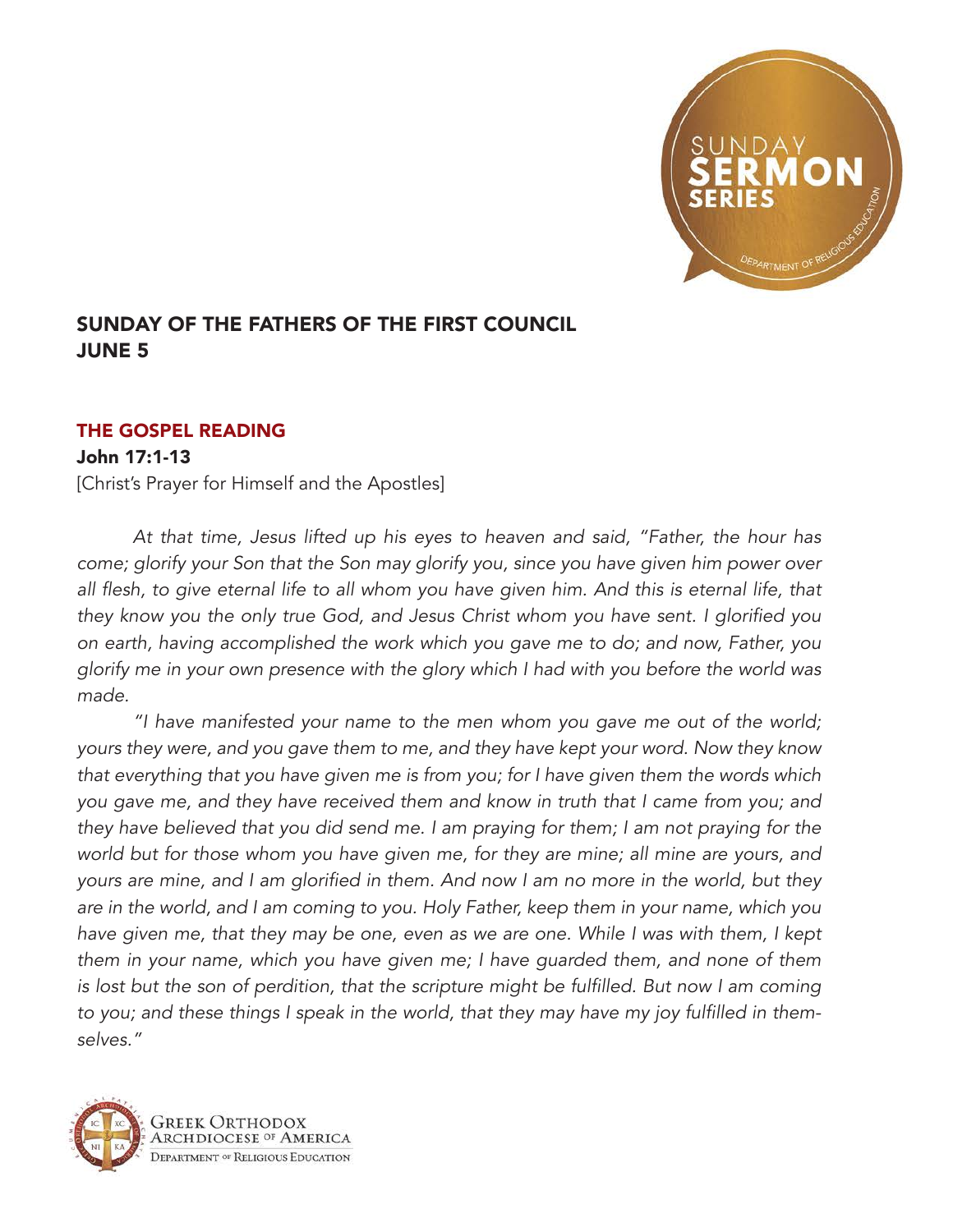## THE SERMON

With the Feast of the Fathers of the First Council, we are called to come together in Church to celebrate the precious gift of our theology. We expressly commemorate the Fathers of the Church who met during the First Ecumenical Council in 325 in Nicaea, under the protection of Saint Constantine the Great. The Fathers met and affirmed the divine nature of Christ. They recognized that Christ is of the same essence as the Father. And in this way, a fundamental part of the doctrine of the Holy Trinity was established.

Theology can be looked at as the study of God and His relationship to us. For its part, a Church doctrine is a teaching about God that is accepted by the Church as being true. In contemporary society, it is not always easy to meaningfully connect to the theology and the doctrines of the Church. Their relevance in our daily life and routine is often difficult to establish. We may reasonably ask ourselves what practical advantage can theology offer us. The Gospel reading for the Feast of the Fathers of the First Council can help us to better understand our faith. As a result, we may be able to place the continued relevance of theology in perspective.

In the reading, the Lord is praying. He is communicating to the Father. The Lord is interacting with the Father. As Saint John Chrysostom explains, "our Lord turns from admonition to prayer; thus teaching us in our tribulations to abandon all other things, and flee to God. He lifted up His eyes to heaven to teach us intentness in our prayers: that we should stand with uplifted eyes, not of the body only, but of the mind." Let us consider what the Son says to the Father. It is the moment just before Jesus is captured. The Lord says it is time for the Son to be glorified, because the Son has completed His mission. It is time to praise the Son with the Father, as it was before the creation of the world.

Immediately afterwards, Christ prays for His disciples. He says to the Father: those you see here, my disciples, they are Yours. The Lord gives back to His Father what His Father gave to Him. This act of giving back is fundamental because it sets out the model for our worship, for our liturgy. We say to the Lord in every liturgy: "We offer to You Your own from Your own." The presiding bishop or priest exclaims this phrase during the Eucharistic Prayer, which is the most solemn part of the liturgy, where the gifts are consecrated.

It is useful to focus on the basics in order to better understand what all of this means for us today. Our Lord and Savior Jesus Christ is the True High Priest. All of us are called to participate in His priesthood. We are called to participate in His sacrifice, His Crucifixion. We do not offer up our own sacrifice, as was the case in the Jewish faith or in other religions which practiced animal sacrifice. Instead, we offer to Him, to Christ, what He offered to us. Through this prayer of confession of Him, as God and Saviour, we ask, pray and entreat Him to send down the Holy Spirit and transform the wine and bread into His Blood and Body, into the Blood and Body of Christ.

In the Gospel passage, the Lord ends by saying that everything He says is not